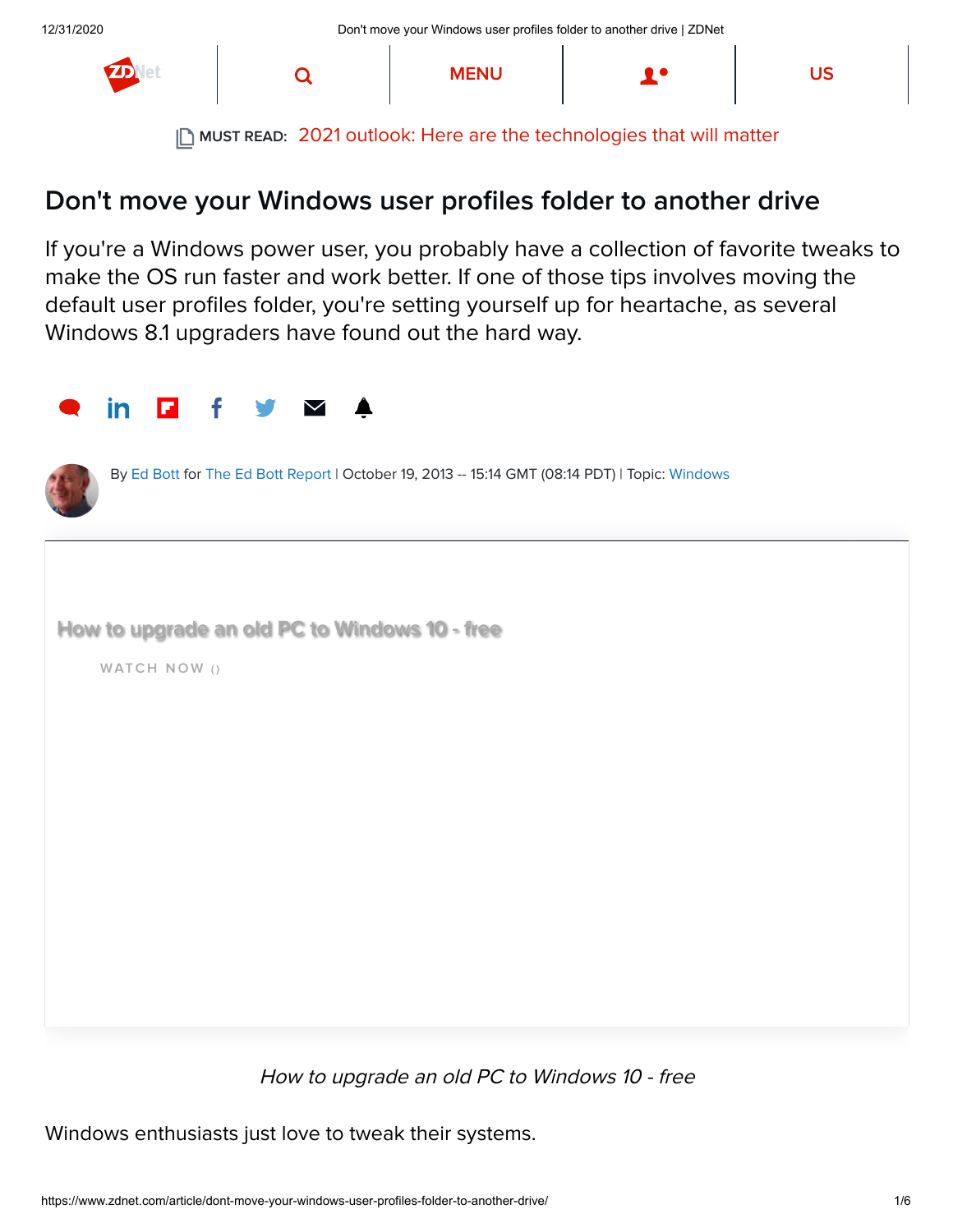Through the years, the Windows community has built up an impressive body of tips and tricks designed to squeeze extra performance out of a stock installation of Windows. Unfortunately, some of those tweak have unintended consequences.

This week, as I was corresponding with early adopters of Windows 8.1, I ran into a perfect example of a tweak you shouldn't make. A reader posted this comment in the Talkback section of another post and, for good measure, emailed it to me as well:

What about this error?

"Sorry, it looks like this PC can't run Windows 8.1. This might be because the Users or Program Files folder is being redirected to another partition."

This affects a large number of desktop users with SSD system disks. If you have moved your Users folder to a secondary drive to conserve precious SSD disk space, Windows 8.1 will refuse to install.

This just seems like continuing evidence that desktop users (and open architecture) are an afterthought at Microsoft. Maybe, I read the wrong articles. Maybe, I believed the hype. Or maybe, it was just wishful thinking, but I thought that we were the users that Microsoft intended to accommodate with this new release.

I heard the same complaint from several other upgraders on Twitter who had experienced similar issues. And my response to all of them was the same: This is an unsupported configuration, and if you try it, you're just asking for trouble.

There is a supported way to move data folders off your system drive. You can relocate all the user-accessible folders from an individual user profile (Documents, Downloads, Music, Pictures, and so on), using a fully supported mechanism that I've previously documented. (See Windows 7 and SSDs: Cutting your system drive down to size

[\(https://www.zdnet.com/blog/bott/windows-7-and-ssds-cutting-your-system-drive-down-to-size\\_p2/2941\)](https://www.zdnet.com/blog/bott/windows-7-and-ssds-cutting-your-system-drive-down-to-size_p2/2941).) You can even script the process if you want to make it simpler. That option solves most of the problem of big data files chewing up space on a small system drive without introducing any compatibility problems.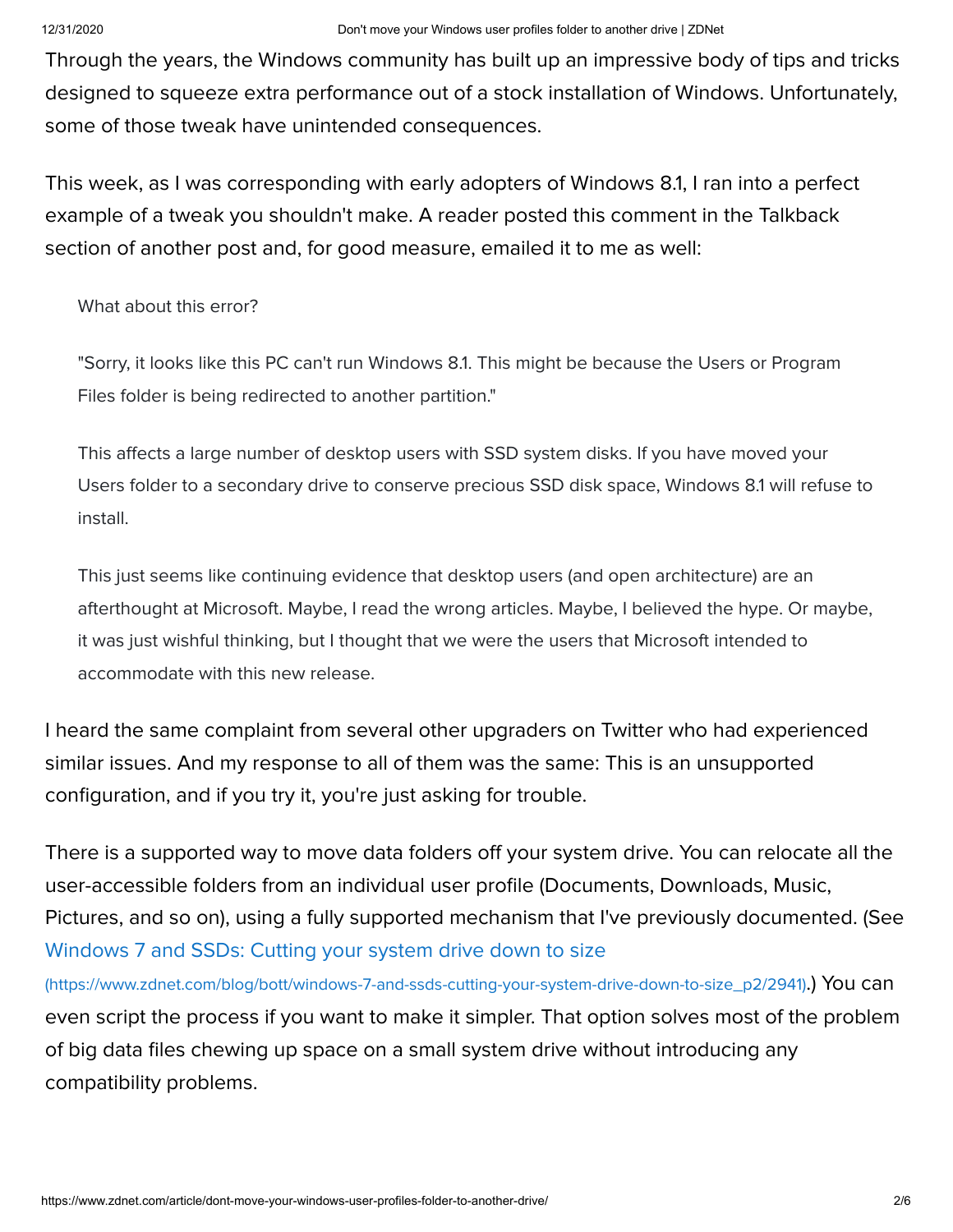12/31/2020 Don't move your Windows user profiles folder to another drive | ZDNet

|                                                                           | <b>Documents Properties</b> |                                                                                                                                    |
|---------------------------------------------------------------------------|-----------------------------|------------------------------------------------------------------------------------------------------------------------------------|
| General Sharing Security                                                  | Location Customize          |                                                                                                                                    |
| Files in the Documents folder are stored in the target<br>location below. |                             |                                                                                                                                    |
| vour network.                                                             |                             | You can change where files in this folder are stored to another<br>place on this hard drive, another drive, or another computer on |
|                                                                           |                             |                                                                                                                                    |
| Di\Users\Ed\Documents                                                     |                             |                                                                                                                                    |

But diehard tweakers aren't satisfied with solving 90 percent of the problem. Why not move the entire Users folder, including all the hidden subfolders within it? At least one Twitter follower insisted, in a lengthy back-and-forth, that this configuration should work just fine and is fully supported.

Unfortunately, Microsoft begs to differ. Quite vehemently, in fact. Their advice is firm and crystal-clear: Don't even try to relocate user profiles to another partition or disk on a production system running Windows.

Most of the people who have made this tweak did so by following instructions from a thirdparty website. The tweak involves using Microsoft's enterprise deployment tools, including Sysprep, to install Windows. An answer file (in XML format) specifies a custom location for the Users folder. The specific variable used in that XML file is ProfilesDirectory.

[Perhaps a look at the official documentation for that parameter](http://technet.microsoft.com/en-us/library/cc722177(v=WS.10).aspx) (http://technet.microsoft.com/enus/library/cc722177(v=WS.10).aspx) would be useful:

### **ProfilesDirectory**

The ProfilesDirectory setting specifies the path to the user profile folder.

Use this setting to move the user profile folder (typically \*SYSTEMDRIVE\*\Users) to another location during Setup or Sysprep. The destination path can be on a volume other than the system drive...

This setting can be used to keep system data separate from user data. If Windows is re-installed on the system volume, a user with administrative rights can manually recover data from this location.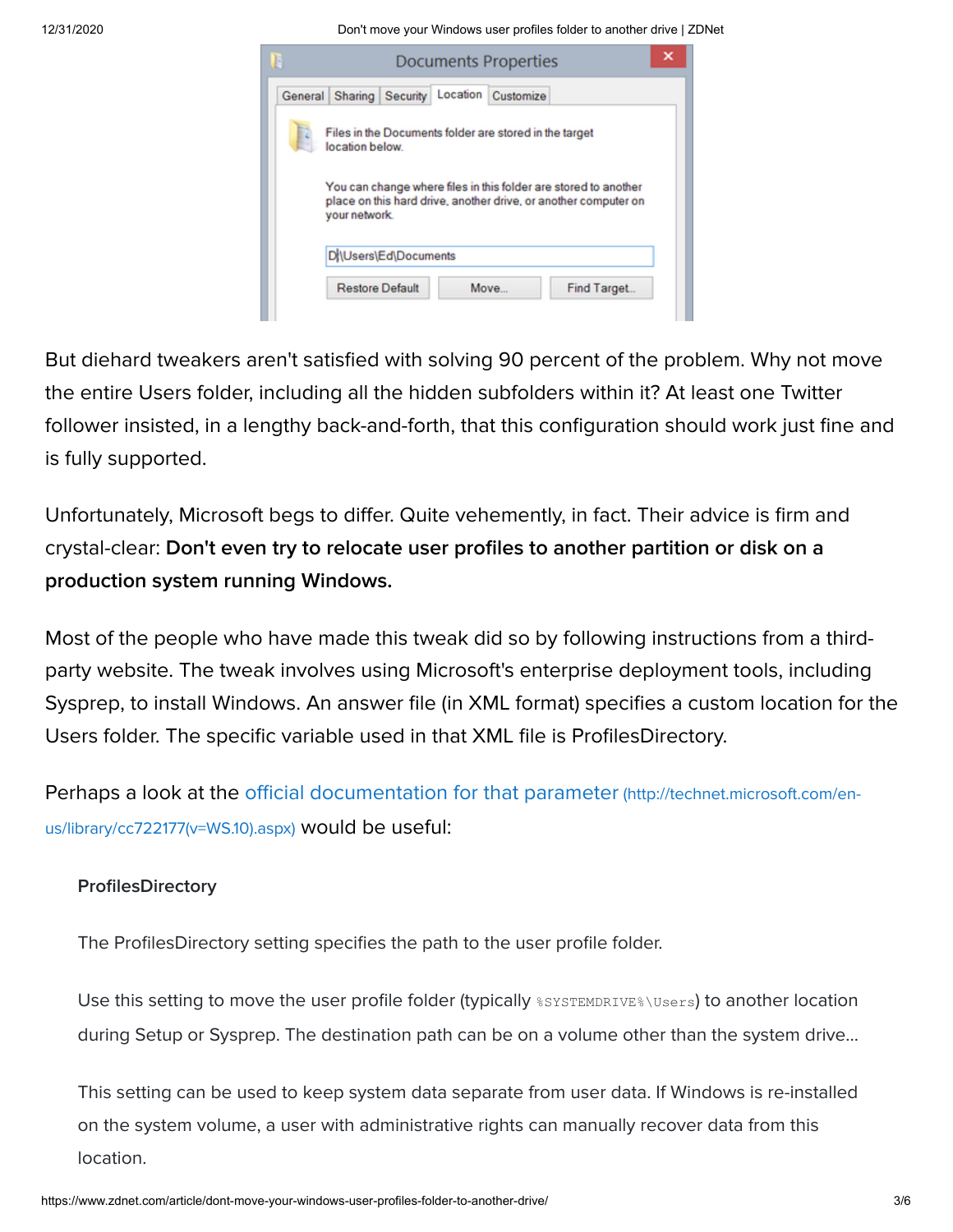Well, that sounds promising, doesn't it?

But keep reading, because immediately following that straightforward documentation are two blocks labeled Important and Caution.

#### Important

This setting should be used only in a test environment. By changing the default location of the user profile directories or program data folders to a volume other than the System volume, you will not be able to service your Windows installation. Any updates, fixes, or service packs will fail to be applied to the installation. Microsoft does not recommend that you change the location of the user profile directories or program data folders. [emphasis added]

"Only in a test environment" seems pretty straightforward to me. Don't try this on your production machines. Unfortunately, the third-party sites that recommend this tweak don't mention this caveat. In fact, they typically don't even link to the documentation.

And the next setting is even more explicit:

#### Caution

Using this setting to redirect folders to a drive other than the system volume blocks upgrades. Using ProfilesDirectory to point to a directory that is not the system volume will block SKU upgrades and upgrades to future versions of Windows. ... The servicing stack does not handle cross-volume transactions, and it blocks upgrades. [emphasis added]

Again, I'm not sure how this advice can be any more explicit. If you do this with a system running Windows 8.1, you won't be able to upgrade it to Windows 8.1 Pro. If you do it with Windows 7 Professional or Windows 8 Pro, you won't be able to upgrade to Windows 8.1, as my correspondent found out.

I thoroughly admire the resolve of Windows users who want to push the limits of the operating system. But with great power comes great responsibility. Including the responsibility to RTFM.